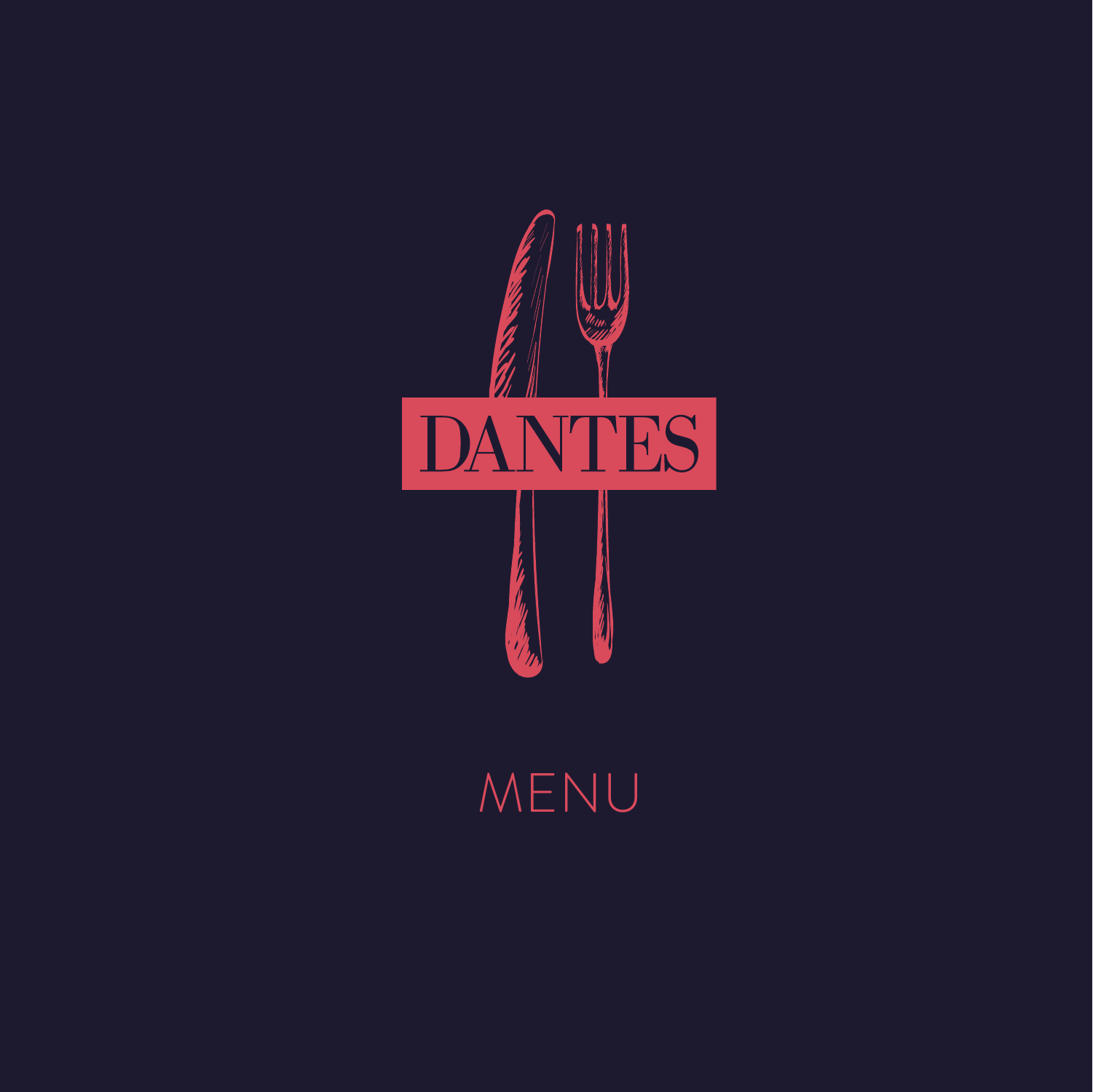PIZZA All of our pizzas are 12" and thin based. 9" pizzas available on request.

**MARGHERITA £10** Simply topped with tomato & fresh mozzarella.

**INFERNO £11.50** Tomato, mozzarella, pepperoni & fresh chilli.

**RUSTICANA £13.50** Tomato, mozzarella, prosciutto, rocket & parmesan shavings.

**PARMIGGIANA £11.50** Chopped cherry tomatoes, fresh garlic & a generous sprinkling of parmesan.

**SAUTEED SPINAC GARLIC BUTTER** 

**GREEN BEANS WITH CHILLI** 

**BROCCOLETTI, LI TOASTED ALMON** 

**POLLO PEPPERONCINO £12** Tomato, mozzarella, spicy marinated chicken, green olives, red onion & dried chilli.

**ROCKET & PARM SALAD** 

**FRENCH FRIES** 

**'NDUJA £13** Tomato, mozzarella, spicy nduja, roasted peppers & rocket.

**ACCIUGA £13** Tomato, mozzarella, anchovies, fennel seed salami & green olives.

**SFIZZIOSA £13** Tomato, mozzarella, Tuscan sausage, red onion & dried chilli.

**LA BURRATA £13** Tomato, mozzarella, whole burrata, salsa verde drizzle.

# CONTORNI

**MIXED SALAD £4**

# DESSERTS

**TIRAMISU £6.50** The classic Italian pudding - espresso, mascarpone, amaretto & savoiardi biscuits.

**STICKY TOFFEE PUDDING £7** Nancy's famous recipe!

**DOUBLE CHOCOLATE £6.50 PROFITEROLES**  Profiteroles with milk chocolate mousse & white chocolate cream.

**HONEY PANNA COTTA £7** Honey & yoghurt set cream with candied oats & berries.

**PENNE CON PESTO 612 DI RUCOLA**  Penne with rocket pesto, green beans, broccoletti & toasted almonds.

**ASSORTED GELATO** *GF* **£4.75**

# STUZZICHINI

| <b>PANE</b>                     | £3.50 |
|---------------------------------|-------|
| Homemade bread with olive oil & |       |
| balsamic vinegar.               |       |

**SPAGHETTI CARBONARA £12 A LA ROMANA**  Spaghetti with pancetta, egg yolk & parmesan.

**OLIVE VERDE** *GF* **£4.50** Marinated green olives.

**FOCACCIA ROSEMARINO £5** Pizza bread with garlic butter, rosemary & rock salt.

**BRUSCHETTA £3.90** Flatbread with cherry tomatoes, red onion & olive oil.

## **MEZZELUNE PORCINI 614** Half moon ravioli stuffed with porcini

**CROSTINI DI SCAMORZA £5**  Flatbread with smoked scamorza cheese & red pepper pesto.

**FOCACCIA MOZZARELLA £5.50** Pizza bread topped with garlic butter &

mozzarella cheese.

# **ANTIPASTI**

SALTIMBOCCA A LA **£16.50 ROMANA** *GF*

| <b>ZUPPA DEL GIORNO GF</b><br>Homemade soup of the day.                                       | £6    |
|-----------------------------------------------------------------------------------------------|-------|
| <b>BURRATA E TARTUFO GF</b><br>Burrata with prosciutto, almonds, rocket<br>& truffle oil.     | £9    |
| <b>GAMBERONI VERDE GF</b><br>King prawns sautéed with roasted<br>peppers, garlic & chilli.    | £9.50 |
| <b>SPEZZATINO DI</b><br><b>SALSICCIA GF</b><br>Tuscan sausage and roasted<br>red pepper stew. | £7.50 |
| <b>TORTA DI CACCIATORE</b><br>Ham hough terrine wrapped<br>in prosciutto.                     | £8.00 |
| <b>CALAMARI FRITTI</b><br>Calamari rings with citrus aioli.                                   | £7    |
| <b>RICOTTA FRITTA</b><br>Ricotta cakes with sundried tomatoes<br>& roasted red pepper sauce.  | £7    |

**ANTIPASTO MISTO** *GF* **£16** Italian charcuterie board for two.

# PRIMI

**LINGUINI FRUTTI DI MARE £15.50** Linguini with prawns and calamari in a cherry tomato & white wine sauce.

**RAGU DI AGNELLO £14.50** Pappardelle with slow cooked lamb shoulder, red wine & cannellini bean ragu.

**PENNE AGLIO, OLIO £12 E SALSICCIA**  Penne with olive oil, chilli, roasted peppers, green olives & Tuscan sausage.

**PAPPARDELLE £12.50 POMODORINI**  Papardelle with cherry tomato & roasted pepper sugo.

## **RAVIOLI CON CAPESANTE £16 E GAMBERI**

Ravioli stuffed with king prawns & scallops, doused in sage butter. **SPAGHETTI TOSCANA £13** Spaghetti with Tuscan sausage, chilli & ricotta ragu.

| <b>CH IN</b>                          | £4    |
|---------------------------------------|-------|
|                                       | £4    |
| <b>EMON &amp; £4.50</b><br><b>ADS</b> |       |
|                                       | £4    |
| <b>ESAN</b>                           | £5    |
|                                       | £3.50 |

mushrooms, served with truffle butter.

All dishes served with either rosemary & garlic roasted potatoes or sea salt fries.

**CARNE DI CERVO** *GF* **£22** Venison loin with braised red cabbage and apple & red wine sauce.

**ANATRA A LA MORA** *GF* **£19** Duck breast with blackberry sauce & sauteed spinach.

### **PORCHETTA CON £19 AGRODOLCE** *GF*

Rosemary, fennel and chilli stuffed pork loin, wrapped in prosciutto, with broccoletti & agrodolce (a traditional shallot & red wine vinegar reduction).

**POLLO E 'NDUJA £18**

Chicken breast stuffed with 'nduja, ricotta and lemon, with roasted kale & red pepper sauce.

Veal escalopes wrapped in prosciutto and sage with a rich marsala sauce.

## **FILETTO DI MANZO £31**

**ALL'AGLIO** *GF* Chargrilled prime Scotch fillet with garlic butter.

**BISTECCA TAGLIATA** *GF* **£28.50**

10oz chargrilled Scottish beef ribeye with homemade chimichurri.

To ensure the freshness and quality of our produce, our fish selection varies from day to day. One of our team will be happy to inform you of the daily fish special.

FRESH TRADITIONAL ITALIAN CUISINE WITH A MODERN TWIST

# **SECONDI**

## PLEASE ADVISE YOUR SERVER OF ANY DIETARY REQUIREMENTS

WE GO WAY BACK

*GF - Gluten Free*